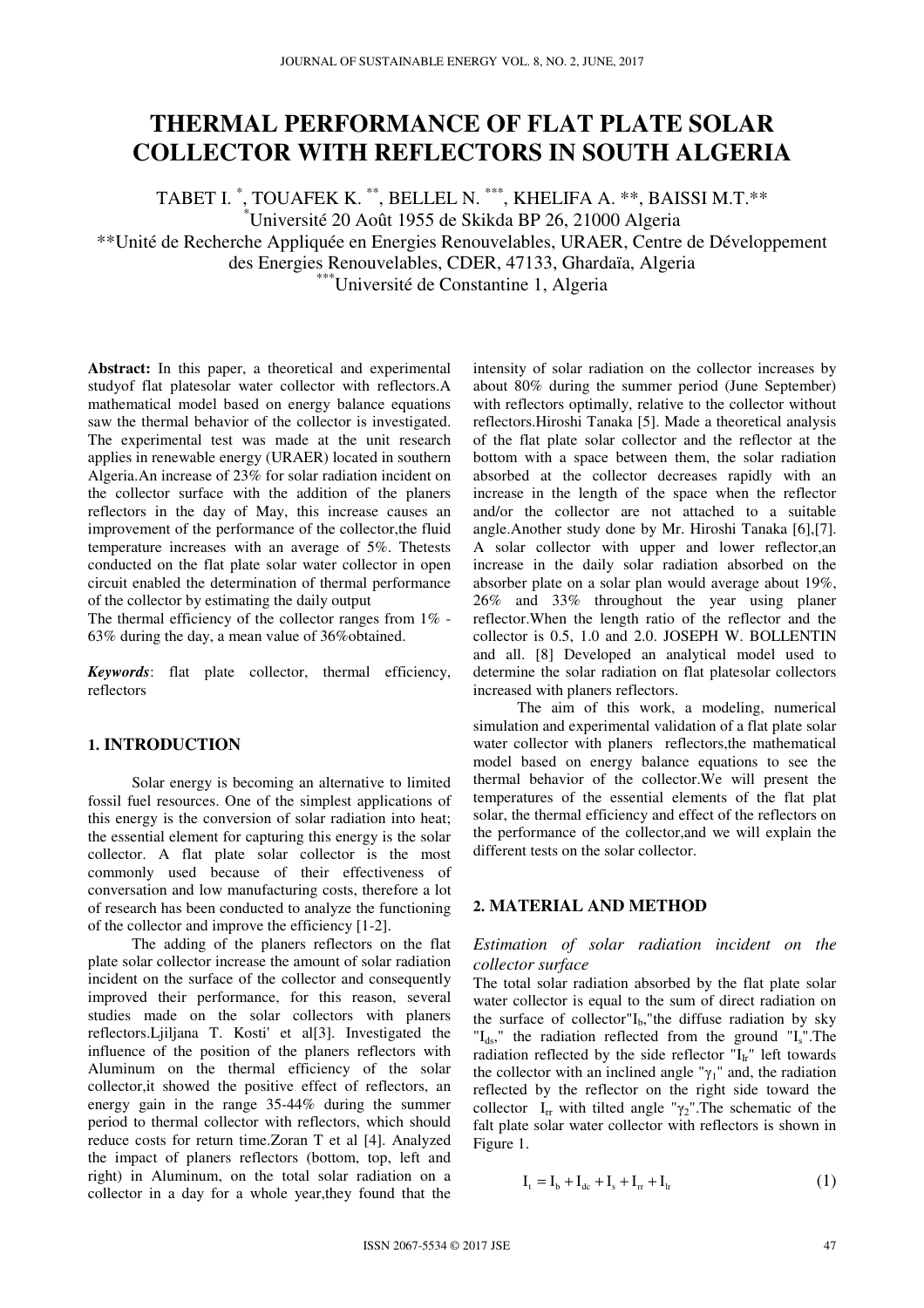Where the components are given by [3, 9]

$$
I_{b} = I_{nb} \cos(\theta) \tag{2}
$$

$$
I_d = I_{dh} (1 + \cos(\beta)) / 2 \tag{3}
$$

$$
I_s = I_{gh} \rho_g (1 - \cos(\beta)) / 2 \tag{4}
$$

$$
I_{rr} = I_{nb} \rho \cos(\alpha_s + \beta + \gamma_2) \sin(2\gamma_2 + \alpha_s + \beta - 180)
$$
 (5)

$$
I_{lr} = I_{nb}\rho\sin(\alpha_s + \beta - \gamma_l)\sin(2\gamma_l - \alpha_s - \beta)
$$
 (6)

Were  $I_{nb}$ ,  $I_{dh}$ ,  $I_{gh}$  are direct solar radiation at normal

surface, horizontal and diffuse global horizontal respectively  $[W/m^2]$  [10-11].

 $\theta$ : It is the angle of incidence of solar radiation for an inclined surface with angle β, the angle of incidence is equal [12].

 $\cos(\theta) = \cos(\delta)\sin(\omega - \beta)\cos(\phi - \beta) + \sin(\delta)\sin(\phi - \beta)$  (7)

δ: solar declination, **ω**: time angle,  $\phi$ : attitude ,  $\alpha_s$ : solar height

$$
\sin(\alpha_s) = \cos(\phi)\cos(\delta)\cos(\omega) + \sin(\phi)\sin(\delta) \tag{8}
$$

The solar radiation absorbed by the glass and the absorber are given as a result

$$
q_c = \alpha_c I_t \tag{9}
$$

$$
q_c = \tau_c \alpha_r I_t \tag{10}
$$



**Fig.1 - Schematic diagram of the flat plate collector with reflector** 

#### *Mathematical Model of flat plate solar collector*

A detailed mathematical model for a flat plate solar water collector was developed. This model described by the written energy balance equations for all components of the collector (glazing, air gap,absorber, fluid and, insulation).TheFigure 2 illustrate the heat transfers that take place between the different elements of flat plate solar water collector.

Before starting the calculations, it is necessary to specify certain calculation assumptions:

- Heat transfer in one dimension through the layers of the system.

- The mass flow fluid uniform in the collector pipe.

- The heat transfer from the edges of the collector is negligible.

- The wind speed on the face collector assumed constant.

- The heat flux received by the collector is a function of time.

- The physical properties of the materials are not depending on the temperature.

- The physical properties of the fluid are a function of temperature.

- The temperature of the collector components are a function of time.



**Fig.2 - Flat plate solar water collector** 

The energy balance equation of the glass cover expressed as follows

$$
M_{c_{F}}\frac{dC}{dt} = q(t) - H_{c}A(T_{c}-T_{r}) - H_{c}A(T_{c}-T_{a}) - H_{c}A(T_{c}-T_{s}) - H_{c}A(T_{c}-T_{a}) \tag{11}
$$

The energy balance equation of the air layer expressed as follows

$$
M_{a}c_{pa}\frac{dT_{a}}{dt} = h_{a-r}^{c}A_{a}(T_{r} - T_{a}) - h_{a-c}^{c}A_{a}(T_{c} - T_{a})
$$
 (12)

The energy balance equation of the absorber expressed as follows

$$
M_{F_{\rm I\!P}} \frac{d\Gamma}{dt} = q(t) + H_{t\!-\!t}^{\Gamma} A(T-t) + H_{t\!+\!t}^{\Gamma} A(T_t - T) - H_{t\!-\!t}^{\Gamma} A(T-t) - \frac{\lambda_n}{e_n} A(T_r - T_n) \tag{13}
$$

The energy balance equation of the fluid expressed as follows:

$$
c_{pf}\left(\rho_f \frac{D_{in}}{4} \frac{dT_f}{dt} + \frac{\dot{m}}{\pi D_{in}} \frac{dT_f}{dx}\right) = h_{f-r}^c (T_r - T_f)
$$
(14)

The energy balance equation of the insulation expressed as follows

$$
M_n c_{\!\hat{I}^{\rm in}} \frac{dI_{\!in}^r}{dt} \! = \! \frac{\lambda_{\!in}}{e_{\!in}} A_n (T_{\!r} \! - \! T_{\!n}) \! - \! h_{\!n\!-\!a}^r \! A_n (T_{\!n} \! - \! T_{\!s}) \! - \! h_{\!n\!-\!a}^c \! A_n (T_{\!n} \! - \! T_{\!a}) \quad (15)
$$

#### *Expression of heat transfer coefficients*

In the above equations, the radiation transfer coefficients and convection heat are calculated using the relationship as reported in the references.

The coefficient of heat transfer by convection, from the wind to the airflow on the outer surface of the collector depends primarily on the wind speed v and defined as follows [13]:

$$
h_{c-a}^c = 5.7 + 3.8v \tag{16}
$$

The radiation heat transfer coefficient between the glass cover and the sky is given by the following relationship [14].

$$
h_{g-a}^r = \varepsilon_g \sigma \left( T_g^2 + T_g^2 \right) \left( T_g + T_s \right) \tag{17}
$$

The equivalent air temperature is calculated by the following correlation equation [12].

$$
T_s = T_a - 6 \tag{18}
$$

The radiation heat transfer coefficient between the glass cover and the absorber is given by the following relationship [15]: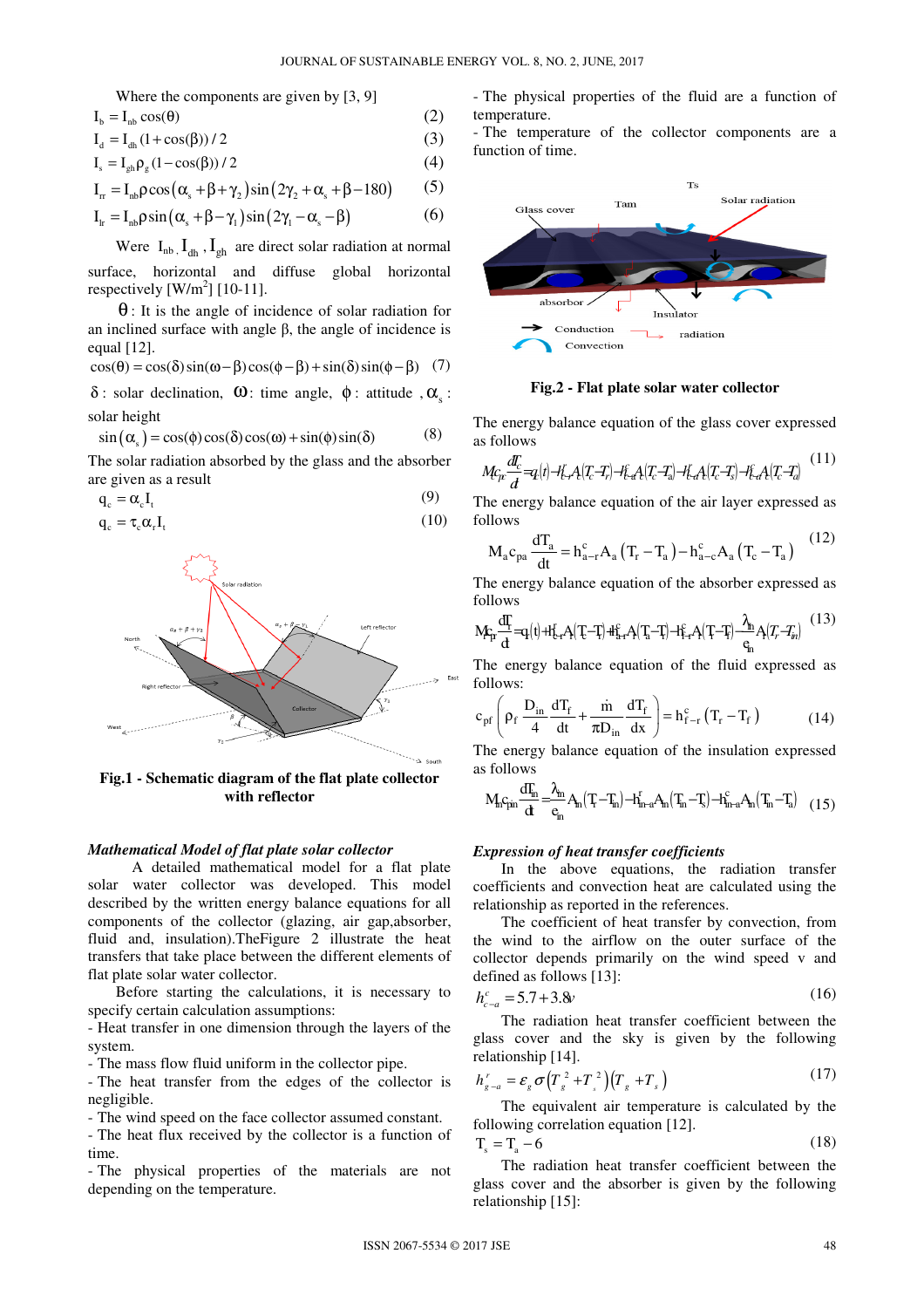$$
h'_{g-r} = \sigma \big(T_g^2 + T_r^2\big) \big(T_g + T_r\big) \big( \big(1/\varepsilon_g\big) + \big(1/\varepsilon_r\big) - 1 \big) \qquad (19)
$$

The convection heat transfer between the transparent cover and the air layer is calculated by the correlation proposed by **Duffie and Beckman** [12] on the natural convection between two flat plates as follows:

$$
h_{g-a}^{c} = h_{r-a}^{c} = \frac{N_u \lambda_a}{e_a}
$$
 (20)

With  $\lambda_a$  and  $e_a$  are the thermal conductivity and the thickness of the air layer respectively The Nusselt number (Nu) is calculated using the following equation [12, 16]:

$$
Ni=1+1.44\left[1-\frac{1708(\sin 1.8\beta)^{1.6}}{\text{R}\cos(\beta)}\right]\left[1-\frac{1708}{\text{R}\cos(\beta)}\right]+\left[\left(\frac{\text{R}\cos(\beta)}{380}\right)^{1/3}-1\right]
$$
(21)

Where β collector inclination angle

In natural convection, Nusselt number depends on the Rayleigh number Ra is a function of the numbers of Grashof "Gr ", and Prandtl "Pr".

$$
R_a = G_r \times Pr \tag{22}
$$

$$
G_r = \frac{g \times (T_r - T_g) \times e_a^3}{T_a v_a^2}
$$
 (23)

$$
P_r = \frac{\mu_a \times cp_a}{\lambda_a} \tag{24}
$$

 $\nu_a$ ,  $\mu_a$  are the kinematic and dynamic viscosity of air respectively

The heat transfer coefficient by convection between the water and the tube expressed by the correlation proposed by Incropera et al [17-18].

$$
h_{f-r}^{c} = \frac{N_{u} \lambda_{f}}{D_{h}}
$$
 (25)

$$
N_{u} = 0.023 \times R_{e}^{4/5} \times P_{r}^{0.4}
$$
 (26)

With "Re" Reynolds number

$$
R_e = \frac{vD_h}{v}
$$
 (27)

 $D_h$  is the hydraulic diameter for a tube  $D_h = D_{in}$ The thermal efficiency of the water level sensor is given by the following equation [17-19]

$$
\eta_{\text{th}} = \frac{Q_{\text{u}}}{A_{g}I_{\text{t}}} = \frac{\mathbf{\dot{m}} \mathbf{c} p_{\text{f}} \int (T_{\text{fout}} - T_{\text{fin}}) dt}{A_{g} \int I_{\text{t}} dt}
$$
(28)

The model is composed of a system of the equations, which shows the heat exchange at the flat plate solar water collector. We chose the Runge-Kutta fourth order method to solve this equation system on FORTRAN 90 environment.The equations and the heat transfer coefficients are solved with system initial temperatures. The thermo-physical parameters used in the calculation are shown in Table 1.

| <b>Table 1 - Simulation input parameter</b> |                       |  |
|---------------------------------------------|-----------------------|--|
| <b>Parametre</b>                            | Value                 |  |
| β                                           | $32,39$ degree        |  |
| $D_{int}$                                   | $0.022 \text{ m}$     |  |
| L                                           | $1.5 \text{ m}$       |  |
| W                                           | $0.12 \;{\rm m}$      |  |
| $e_c$                                       | 0.001 <sub>m</sub>    |  |
| $e_r$                                       | 0.001m                |  |
| v                                           | $1 \text{ m/s}$       |  |
| $e_i$                                       | 0.04m                 |  |
| $\varepsilon_{\rm r}$                       | 0.05                  |  |
| $\varepsilon_i$                             | 0.05                  |  |
| $\epsilon_{\rm g}$                          | 0.85                  |  |
| $\lambda_i$                                 | $0.045$ W/mK          |  |
| $c_{pg}$                                    | 840 j/kgk             |  |
| $c_{pr}$                                    | 383 j/kgk             |  |
| $c_{\text{pin}}$                            | 1500 j/kgk            |  |
| $\rho_{\rm g}$                              | $2700 \text{ kg/m}^3$ |  |
| $\rho_{\rm r}$                              | 8954 $kg/m3$          |  |

Equation (14) is an equation to the partial derivative (EDP) can be discretized by the finite difference method of implicit schemes.

$$
\frac{dT_{f}}{dt} = \frac{T_{f}^{i+1} - T_{f}^{i}}{\Delta T}
$$
\n(29)

$$
\frac{dT_f}{dx} = \frac{T_{fj}^{i+1} - T_{fj-1}^{i+1}}{\Delta X}
$$
(30)

$$
\Delta x = \frac{L}{n} \tag{31}
$$

For the initial conditions of the simulation

$$
T_{fin} = T_a \tag{32}
$$

Finally, equation (5) is written in the following way

$$
T_{j}^{i+1} = \left[A_{i}T_{j}^{i+1} + A_{i}T_{j}^{i} + A_{i}T_{r}\right]/A_{4}
$$
\n(33)

 $A_1, A_2, A_3, A_4$ , these are constant obtained after mathematical calculation made

#### *Experimental study*

We show in the Figure 3, the prototype of flat plate solar water collector or we did experimental tests,two reflectors are placed on the sides of the collector, the prototype placed on a roof of a building of the unit research applied in renewable energy located in southern Algeria near the town of Ghardaia about 18 km . Longitude and altitude of the unit are respectively + 32.37  $\degree$ , 3.77  $\degree$  and + 450 m above sea level.The tests carried out in a clear day less mail in 2015.we studied the thermal behavior of the collector and the reflector effect on the performance. Where we measured the fluid temperature at outlet and inlet of the collector.The dimensions of the different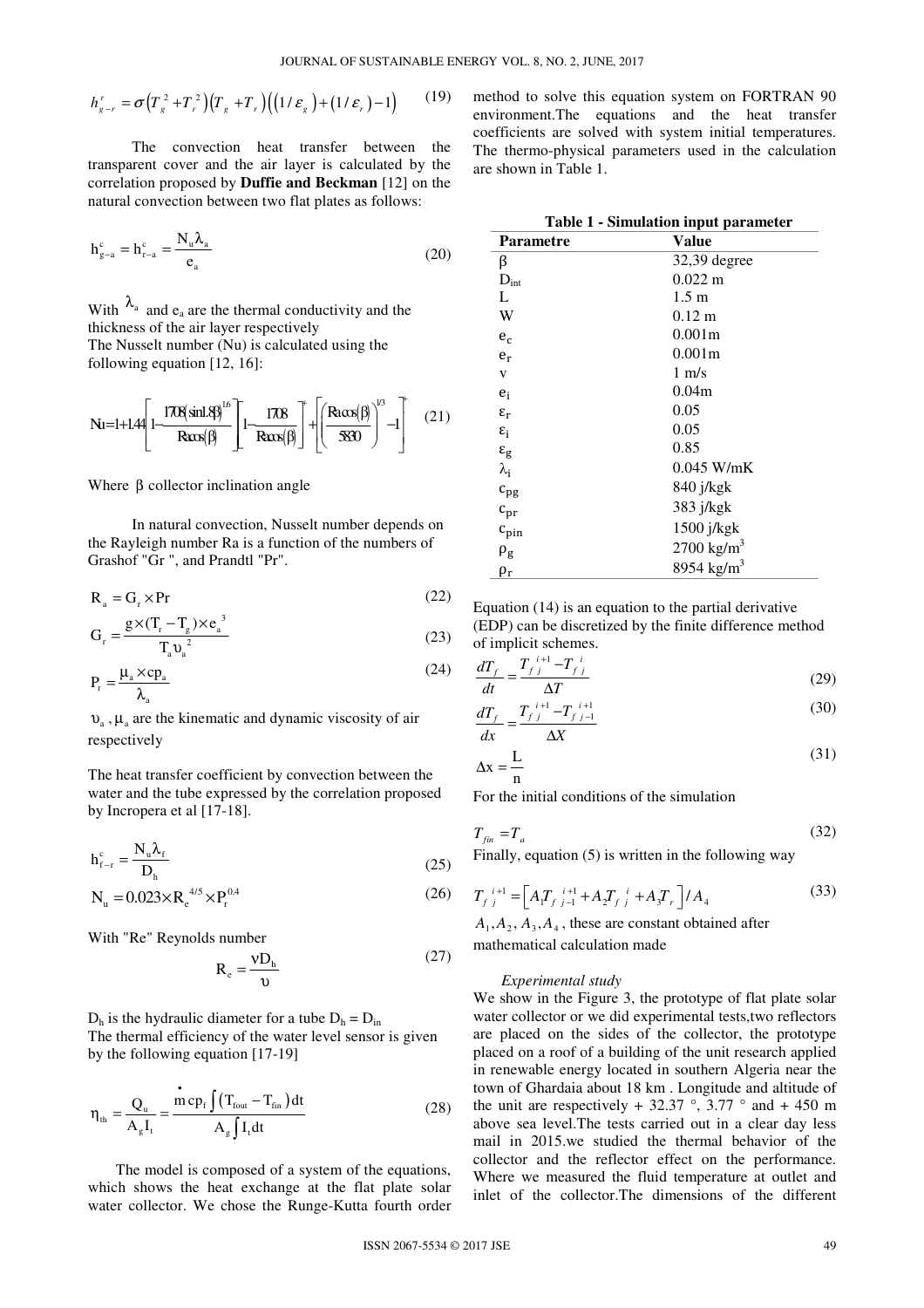elements of the flat plate solar water collector are given in Table 2.



**Fig.3 - Image of the prototype flat plate solar water collector with reflectors** 

**Table 2 - Different componentsof flat plate solar water collector** 

| Nom        | <b>Material</b> | <b>Dimension</b>               | <b>Number</b>               |
|------------|-----------------|--------------------------------|-----------------------------|
| Tube       | Galvanized      | $0.02 \times 1.5 \times 0.001$ | 3                           |
|            | steel           | (m)                            |                             |
| Metal      | Galvanized      | $0.5 \times 1.5 \times 0.001$  |                             |
| plate      | steel           | (m)                            |                             |
| cover      | Ordinary        | $0.5 \times 1.5 \times 0.004$  |                             |
|            | glass           | (m)                            |                             |
| Metal box  | Galvanized      | $0.5 \times 1.5 \times 0.1$    |                             |
|            | steel           | (m)                            |                             |
| Insulation | lain glass      | $0.5 \times 1.5 \times 0.1$    |                             |
|            |                 | (m)                            |                             |
|            |                 | $0.1 \times 1.5 \times 0.1$    |                             |
|            |                 | (m)                            |                             |
| Planer     | mirror          | $0.5 \times 1.5 \times 0.004$  | $\mathcal{D}_{\mathcal{L}}$ |
| reflector  |                 | (m)                            |                             |

## **3. RESULTS AND DISCUSSION**

#### *Numerical Results*

We present in the Figures 4-7, the results of the numerical simulation obtained from flat plate solar water collector,the temperatures of the inlet of fluid and the ambient temperature taken into constant throughout the day. To investigate the effect of several operating and design parameters on the transient performance of the collector.

Figure 4 shows the hourly variation in the total solar irradiance "It" global "Ig," and reflected "Ir", these values are obtained by the equations shown above. Maximum values reached at noon.The total solar irradiance varies from 0 W/m<sup>2</sup> -1500 W/m<sup>2</sup> in a time interval between 8: 00 and 17:00.In noon "It" reaches 1507 W/ m<sup>2</sup>, in 10: 00; "I<sub>t</sub>" =974.44 W / m<sup>2</sup>, in 15:00; "I<sub>t</sub>"  $=1127.20$  W/m<sup>2</sup>, these high values are due to solar reflectors adding in the collector.The solar radiation com by two lateral reflector (left and right) ranges from 0 to  $311$  W/m<sup>2</sup> and 0-230 W/m<sup>2</sup> respectively, the left reflector on placing the collector with an optimal angle "  $\gamma_1$ " =82.76 degree, and the reflector on the right place on the collector with an optimal angle "  $\gamma$ ," = 27.18 "degree.The adding of planers reflectors causes a 23% increase for incident on the collector surface in the day.

The Figure 5 shows the hourly variation of the temperature components of flat plate solar collector (glass cover, air layer, the absorber fluid, and insulation),temperatures follow the same manners in the day due to solar radiation incident (maximum values between 10: 00 and 14: 00). The temperature of the absorber made of high values, this finding is due to their optical parametric and geometric characteristics (high absorption capacity, and thin).The temperature of the absorber is from 24  $\degree$  C to 79  $\degree$  C in the time interval between 8: 00 and 17: 00. At 8:00; Tr = 24.51 ° C, 12: 00; Tr = 79 ° C, and 15: 00; Tr = 64.66 ° C.Increasing the temperature of the air layer located in between the absorber and the cover glass and the absorber because of the greenhouse effect.

The outlet temperature of fluid ranges from 22 °C to 36°C, the water absorbs the heat generated by the absorber, which causes an increase in its temperature.In 12:00;  $T_{\text{fout}} = 36.68$  ° C, in 15: 00;  $T_{\text{fout}} = 33.47$  °C. The temperatures of the cover and isolation have taken interesting values due to their poor physical properties.





Figure 6 shows the variation with time of the thermal efficiency of the collector, the yield is calculated by the equation (28),the mass flow rate value and the ambient temperature is equal to 0.0055 k /s, 24  $\degree$  C respectively,To a constant mass flow, thermal efficiency of the collector depends on the water temperature difference. When the temperature difference increases, the increase of the thermal efficiency, the yield reached 71.33% to 12: 00.

Figure 7 shows the hourly variation in the case where the collector with and without reflectors, the addition of the reflectors cause an increase in the amount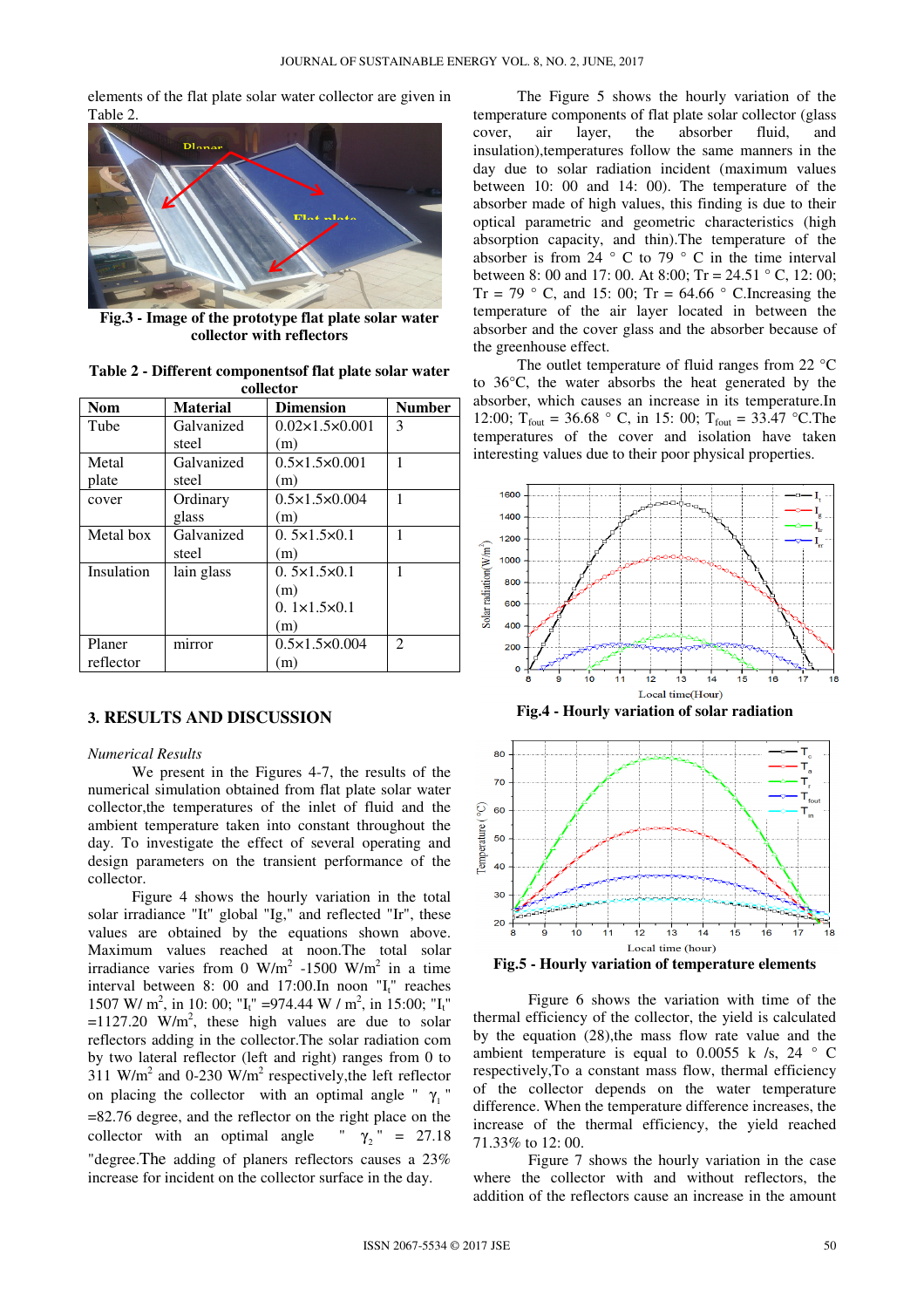of solar radiation incident on the collector surface, the absorber temperature increase and consequently an increase in the water temperature. The fluid temperature increases with an average of 5%.





**Fig.7 - Hourly variation of fluid temperature** 

## *Experimental results*

Figures 8-13 present the experimental results of tests on the flat plate solar water collector with reflectors in May 13, 2015. The time variation of the direct normal solar radiation, diffuse horizontal, and global horizontal solar radiation, ambient temperature and wind speed are plotted in Figures 8-9.These data and the different climatic conditions (humidity, air pressure, sun, etc.) were obtained by the meteorological and radiometric station in the research unit applied in renewable energy (Ghardaia). The curves show that the sky was clear on the day. The solar radiation varied to 0-638 W /  $m^2$ , in the day, the room temperature reaches 25 °C at noon , and the wind speed varied from 0-4 m /s in the day.





**Fig. 10 - Hourly variation wind speed and ambient temperature in the test day** 

Figure 10 shows the evolution of the water temperature at the inlet and at the outlet of the collector with reflector, the fluid flows in the collector with mass flow rate is equal to 0006 kg/s . The fluid temperature at the collector output reaches  $35^{\circ}$ C, a fluid temperature difference at the inlet and the collector output with 8 °C.The maximum difference coincides with the maximum values of solar radiation incident on the collector surface.

The time variation of the thermal power of the collector in the day of the experiment is shown in the Figure 11. The thermal power ranges from 31 W to 199 W. This power reached maximum values between 10: 00- 14: 00 due to the solar radiation incident during this interval time, the heating power was 112 w in 10:30, 199 W in 13: 00, 138W in 14: 00.



**Fig.10 - Hourly variation of water temperature** 



**Fig. 11 - Hourly variation of thermal power**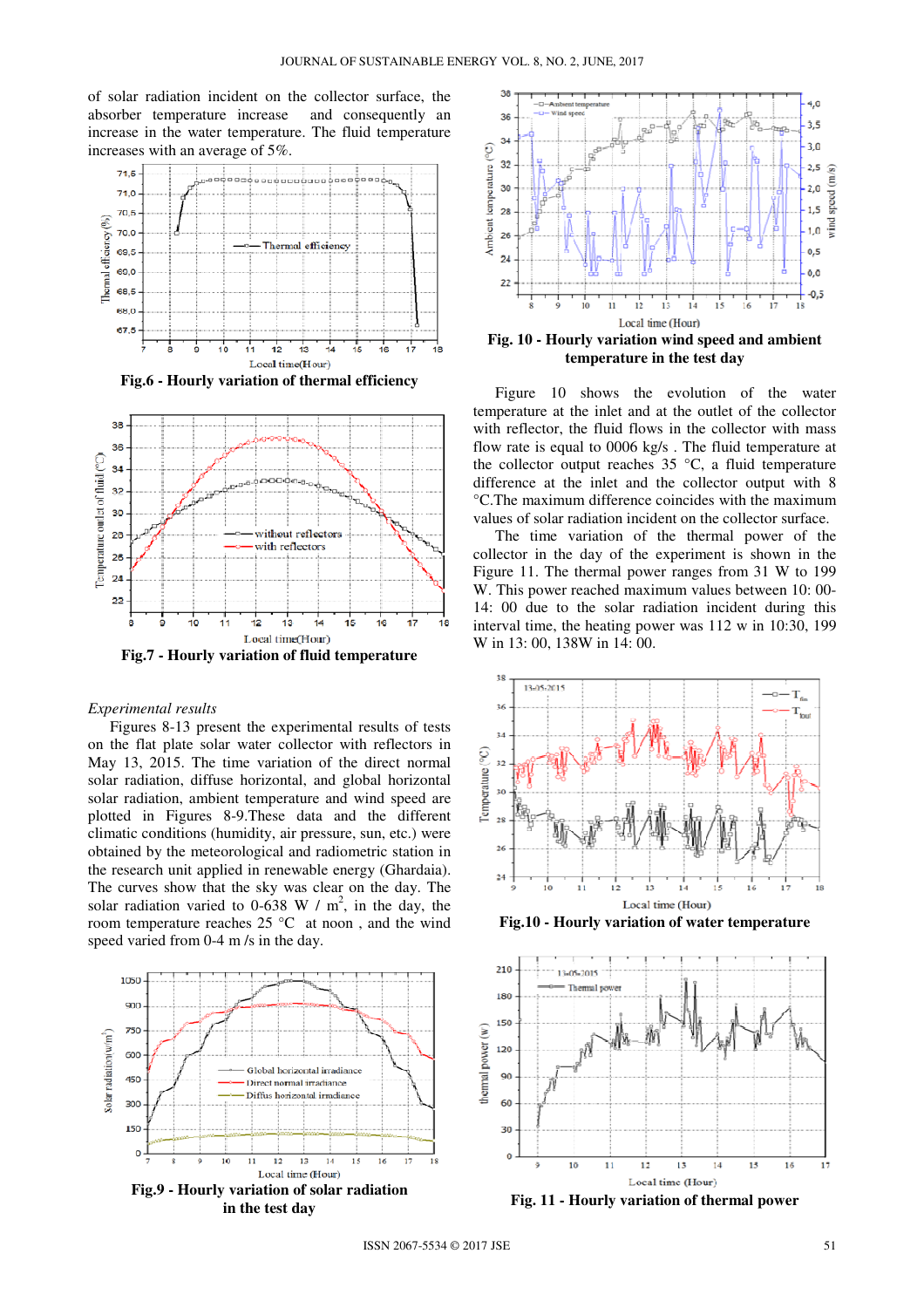Figure 12 illustrate the hourly evolution of the thermal efficiency of the collector with reflectors, the mass flow rate equal to 0.006 k / s, the yield varies from 1% to 63% in the time between 9: 00 -17: 00, in 10: 00  $\eta_{th}$  $= 33.32\%$ , in 12: 00;  $\eta_{\text{th}} = 32.04\%$ , in 17: 00;  $\eta_{\text{th}} =$ 56.54% average daily value is about 38%.

Figure 13 illustrates the thermal performance variation based on the reduced temperature  $T^*=(T_{fin}-Tam)$  / Ig .This curve shows the relationship between the performance of the collector and the environment,the thermal efficiency can be correlated with the reduced temperature using linear  $η = η_0$ -a1T \*.Experimental data obtained show good linear correlation ( $R^2 = 0.98$ ) for the flat detector, linear correlations these are simpler and more useful in engineering applications.



**Fig. 12 - Hourly variation of thermal efficiency** 



**Fig. 13 - Variation thermal efficiency with**   $(t_{fin} - T_{am}) / Ig$ 

# **4. CONCLUSION**

In this work, modeling, numerical simulation and experimental study of a flat plate solar water collector with reflectors were treated and designed,the mathematical model based on energy balance equations to see the thermal behavior of the collector. We presented the temperatures of the essential elements of the collector,thermal efficiency and the effect of the reflectors on the performance of the collector, the tests were conducted in the summers of the month of May 2015, we measured some parameters related with the performance of the collector, as the fluid temperature in input and output . For a mass flow of 0006 kg/s, the thermal efficiency of the collector ranges from 1% to 63% during the day, a mean value of 36% is obtained.

|       | 5. Nomenclature                                                             |                  |                                 |
|-------|-----------------------------------------------------------------------------|------------------|---------------------------------|
| A     | surface $(m^2)$                                                             | $\alpha_{\rm s}$ | solar height (degree)           |
| e     | thickness, (m)                                                              | φ                | altitude (degree)               |
|       | $h^c$ convective-exchange $\theta$<br>coefficient (W $m^{-2}$<br>$k^{-1}$ ) |                  | incidence angle                 |
| $h^r$ | radiative-exchange<br>coefficient (W $m^{-2}$<br>$k^{-1}$ )                 | am               | ambient                         |
| I     | solar radiation (w m r<br>$^{2}$                                            |                  | absorbor                        |
| 1     | length of the<br>collector (m)                                              | C                | cover                           |
| m     | • mass flow $(Kg.s^{-1})$                                                   | f                | fluid                           |
|       | m mass (kg)                                                                 | a                | air gap                         |
| q     | heat flow $(w)$                                                             | in               | insulator                       |
|       | $c_p$ specific heat(j $Kg^{-1}$<br>$K^{-1}$                                 |                  | out outlet                      |
|       | T temperature $(^{\circ}C)$                                                 | S                | sky                             |
|       | $Dh$ hydraulic                                                              | t                | total                           |
|       | diameter(m)                                                                 |                  |                                 |
|       | $\alpha$ absorbance                                                         | th               | thermal                         |
|       | η efficiency                                                                | $R^2$            | coefficient of<br>determination |
|       | $\tau$ transmittance                                                        | t                | time(s)                         |
|       | $\lambda$ thermal conductivity rr<br>$(W m^{-1} k^{-1})$                    |                  | right reflector                 |
|       | $\rho$ density (kg m <sup>-3</sup> )                                        | $\ln$            | left reflector                  |
|       | $\beta$ tilt angle of collector g<br>(degree)                               |                  | ground                          |
|       | Y tilt angle of                                                             |                  |                                 |
|       | reflector(degree)                                                           |                  |                                 |
|       | $\omega$ hour angle (degree)                                                |                  |                                 |
|       | $\delta$ declination (degree)                                               |                  |                                 |

#### **REFERENCE**

- [1] Gianpiero Colangelo, Ernani Favale, Paola Miglietta, Arturo de Risi, innovation in flat solar thermal collectors: A review of the last ten years experimental results, renewable and sustainable energy reviews 57 (2016) 1141– 1159.
- [2] Hanane Dagdougui , Ahmed Ouammi, Michela Robba, Roberto Sacile , Thermal analysis and performance optimization of a solar water heater flat plate collector: Application to Tetouan (Morocco), Renewable and Sustainable Energy Reviews 15 (2011) 630–638.
- [3] Ljiljana T. Kosti´c, Zoran T. Pavlovi´c, Optimal position of flat plate reflectors of solar thermal collector, Energy and Buildings 45 (2012) 161–168.
- [4] Zoran T. Pavlovi, Ljiljana T. Kosti, variation of reflected radiation from all reflectors of a flat plate solar

Collector during a year, Energy 80 (2015) 75-84.